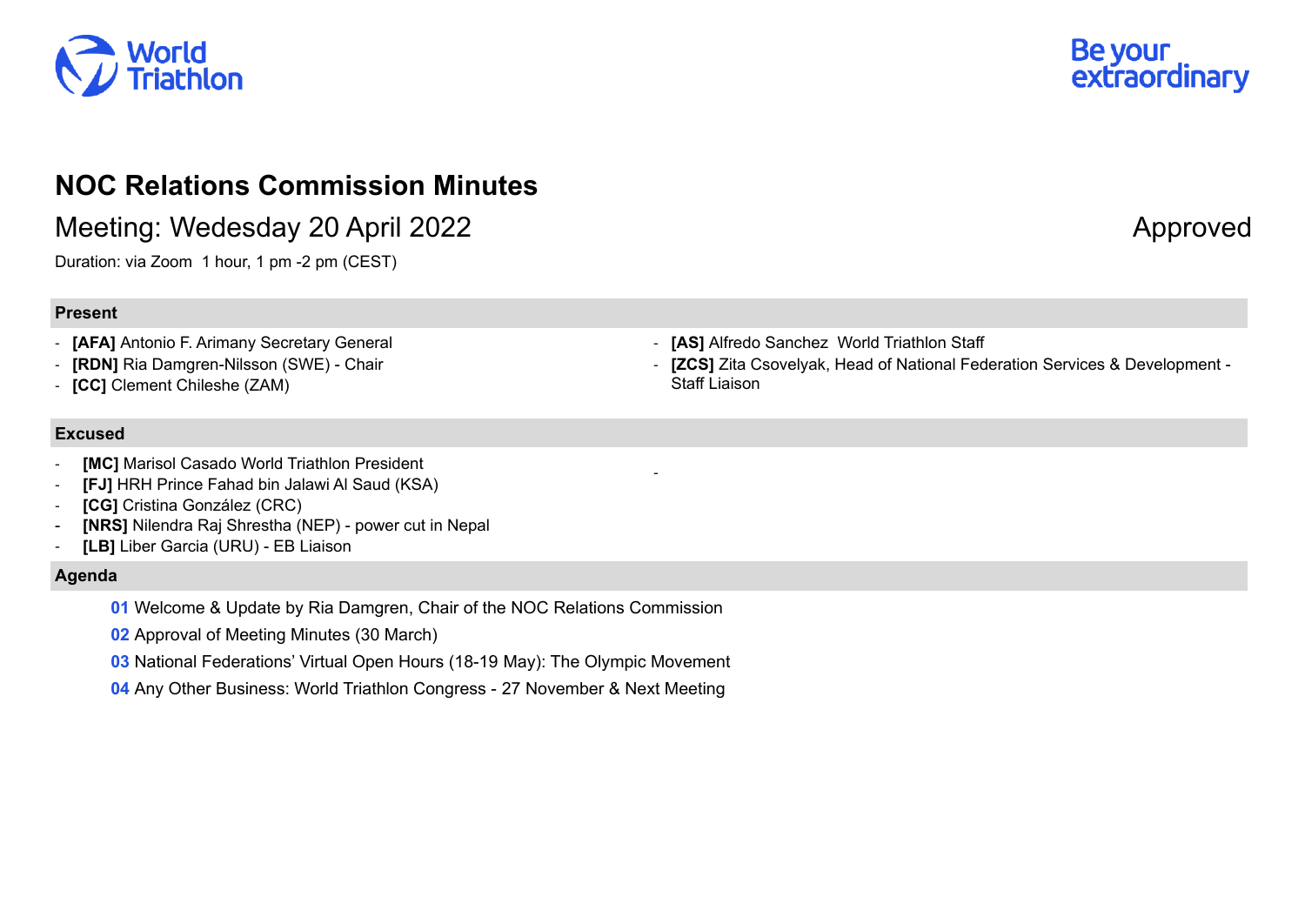

\*For ease of minute taking only first names or initials of the members will be referred to in the minutes. You can see full names above.

| Item | Discussion Items                                                                                  | <b>Discussion</b>                                                                                                                                                                                                                                                                                                                                                                                                                                                                                                     | <b>Actions</b>                                        |
|------|---------------------------------------------------------------------------------------------------|-----------------------------------------------------------------------------------------------------------------------------------------------------------------------------------------------------------------------------------------------------------------------------------------------------------------------------------------------------------------------------------------------------------------------------------------------------------------------------------------------------------------------|-------------------------------------------------------|
| 1.   | <b>Welcome by Ria</b><br>Damgren Nilsson,<br><b>Commission Chair.</b>                             | <b>[RDN]:</b> Welcome to the call. Today's focus is on the NF Virtual Open Hours:<br>The Olympic Movement.<br>[AA]: Suggesting to activate/re-engage the NOC Commission Members to<br>be part of the meetings and sicussions.<br><b>[RDN]:</b> It was already done prior to the first meeting in 2022. A letter from<br>Marisol/Antonio could help this activation, engadement.                                                                                                                                       | Alfredo/Zita to draft a letter                        |
| 2.   | <b>Approval of Meeting</b><br>Minutes (30 March)                                                  | <b>[RDN]:</b> As we do not have enough member present today, it has to be<br>postponed to the next meeting.                                                                                                                                                                                                                                                                                                                                                                                                           | Zita to add to the agenda of the next meeting (3 May) |
| 3.   | National Federations'<br><b>Virtual Open Hours</b><br>(18-19 May): The<br><b>Olympic Movement</b> | <b>NF Virtual Open Hours:</b><br>WEDNESDAY 18 MAY 9:30-11:00 CET (English, French)<br>THURSDAY 19 MAY 16:30-18:00 CET (English, Spanish)<br>More information & previous recordings:<br>https://triathlon.org/development/nfs open hours<br>$[ZCS]$ :<br>Shared the draft proposal of The Olympic Movement topic for the next<br>edition of the NF Open Hours for further discussions within the<br>commission.<br>Please refer to the meeting ppt:<br>noc relationships commission 20 april 2022.pptx - Google Slides |                                                       |